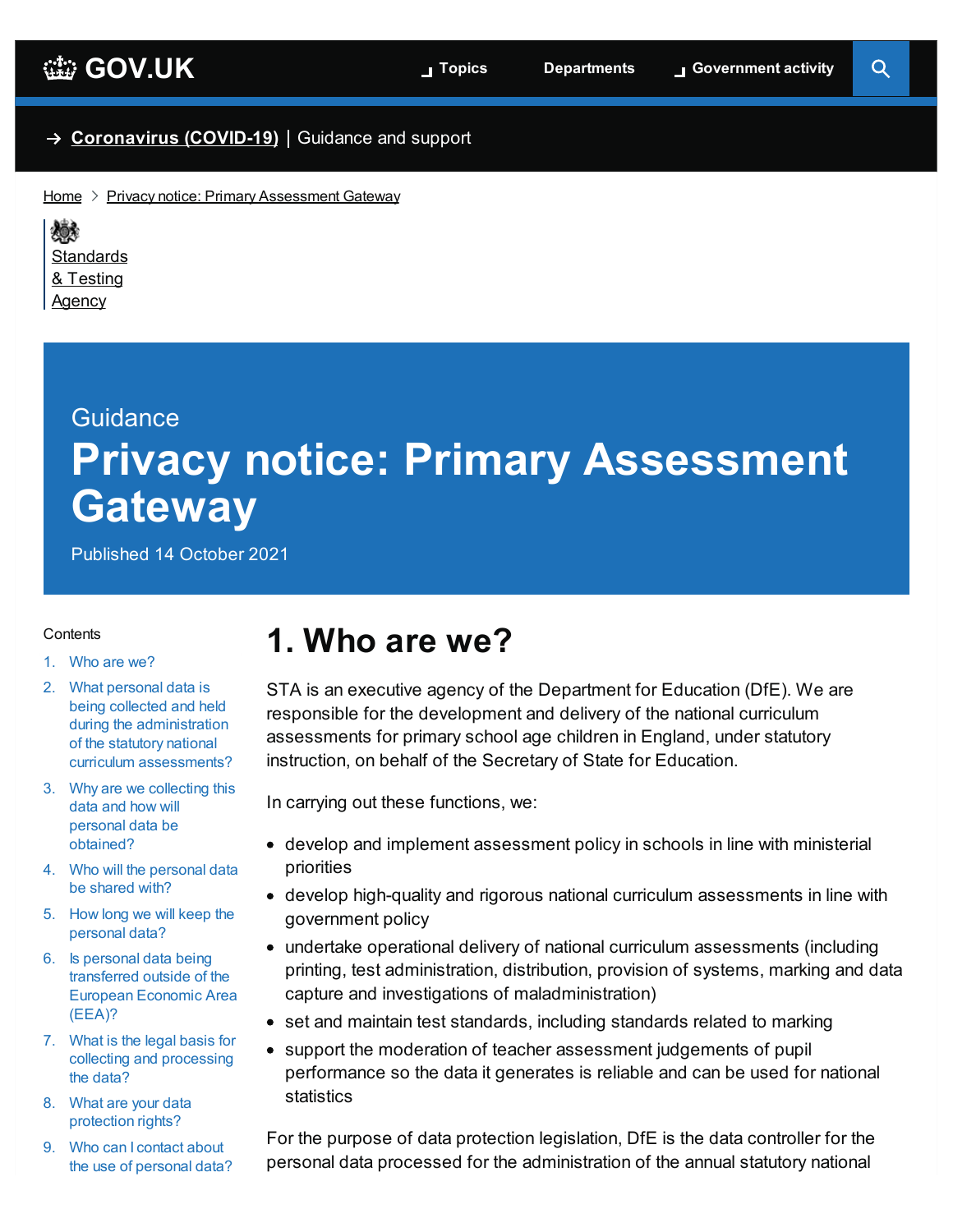### <span id="page-1-0"></span>**2. What personal data is being collected and held during the administration of the statutory national curriculum assessments?**

The categories of personal data that we will be collecting and processing during the administration of the statutory national curriculum assessments are set out below.

### **2.1 Pupil data**

- Personal information for KS1 and KS2 school pupils will be processed and stored on the Primary Assessment Gateway, including teacher assessment data and test results data.
- In addition, information/data on a child's individual personal circumstance(s) that may affect their ability to access and participate in the test(s) concerned – for example, children requiring specific test access arrangements or reasonable adjustments – will also be processed through the Primary Assessment Gateway. This may include, but is not limited to, requirements for modified test materials, special consideration, additional time and/or compensatory marks.

### **2.2 Headteacher/Teacher data:**

Personal information that you provide to us will be used for the purpose(s) of:

- setting up a headteacher user account
- setting up accounts for school staff

We sometimes may need to make personal data available to the modified test agency who we have employed to validate modified test orders on our behalf.

Where we need to share your personal data with the modified test agency we ensure that this sharing complies with data protection legislation and is done securely.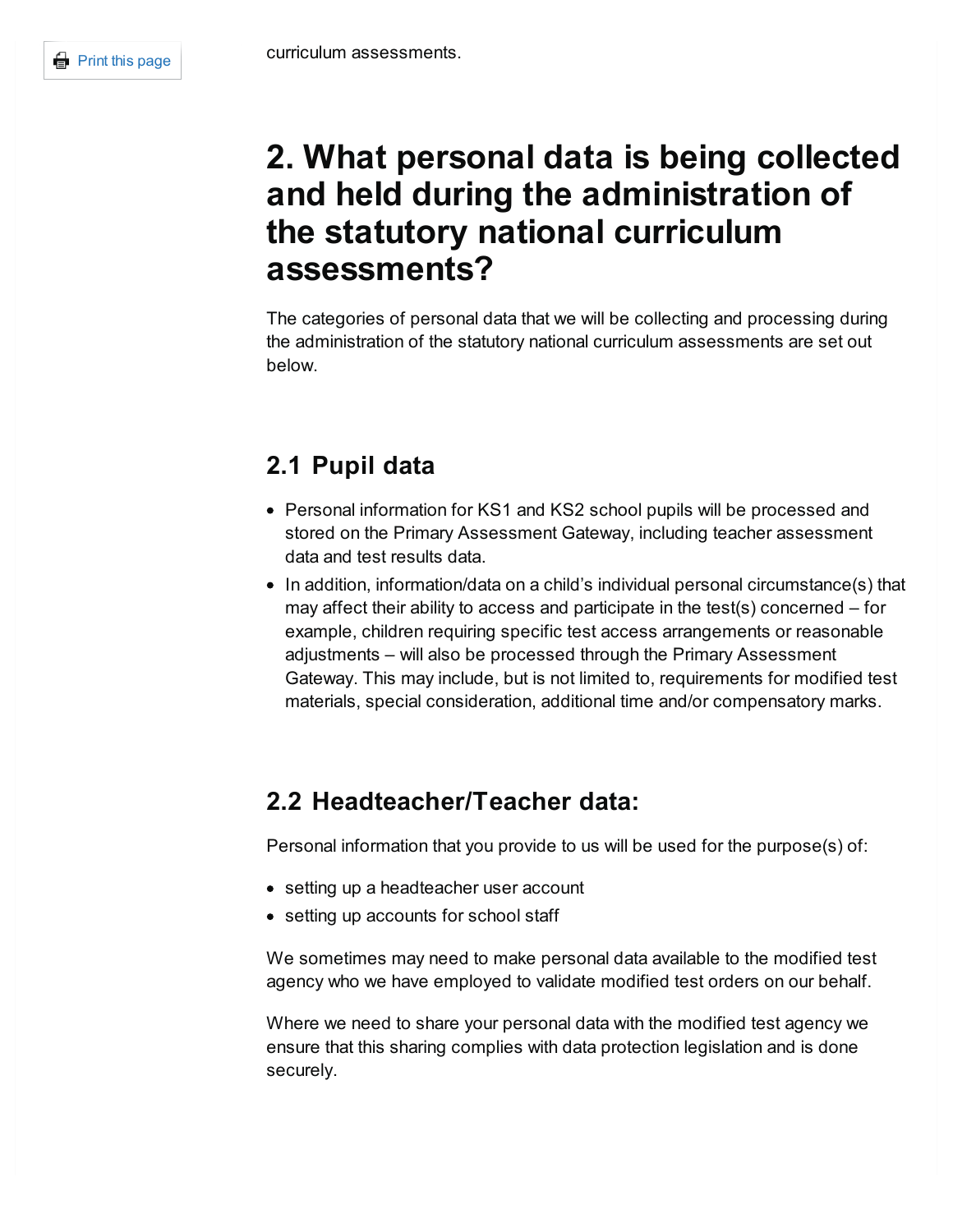#### **2.3 Local authority data**

Personal information that you provide to us will be used for the purpose(s) of:

• setting up a user account

#### **2.4 Multi academy trusts' data**

Personal information that you provide to us will be used for the purpose(s) of:

• setting up a user account

#### **2.5 Marker data**

Personal information that you provide to us will be used for the purpose(s) of:

- setting up a user account
- assessing your suitability for a marking role
- creating a contract of employment and remuneration

We will also process special category data, such as your:

- gender
- ethnicity
- disability

We also collect data on any connections you have to schools, and your qualifications and experience, where they are relevant to our work (for example, teaching qualifications and subjects taught).

## <span id="page-2-0"></span>**3. Why are we collecting this data and how will personal data be obtained?**

#### **3.1 For school, local authority or multi-academy trust users**

The data collected will be used to confirm pupils participating in the national curriculum assessments and for the creation of pupil attendance registers,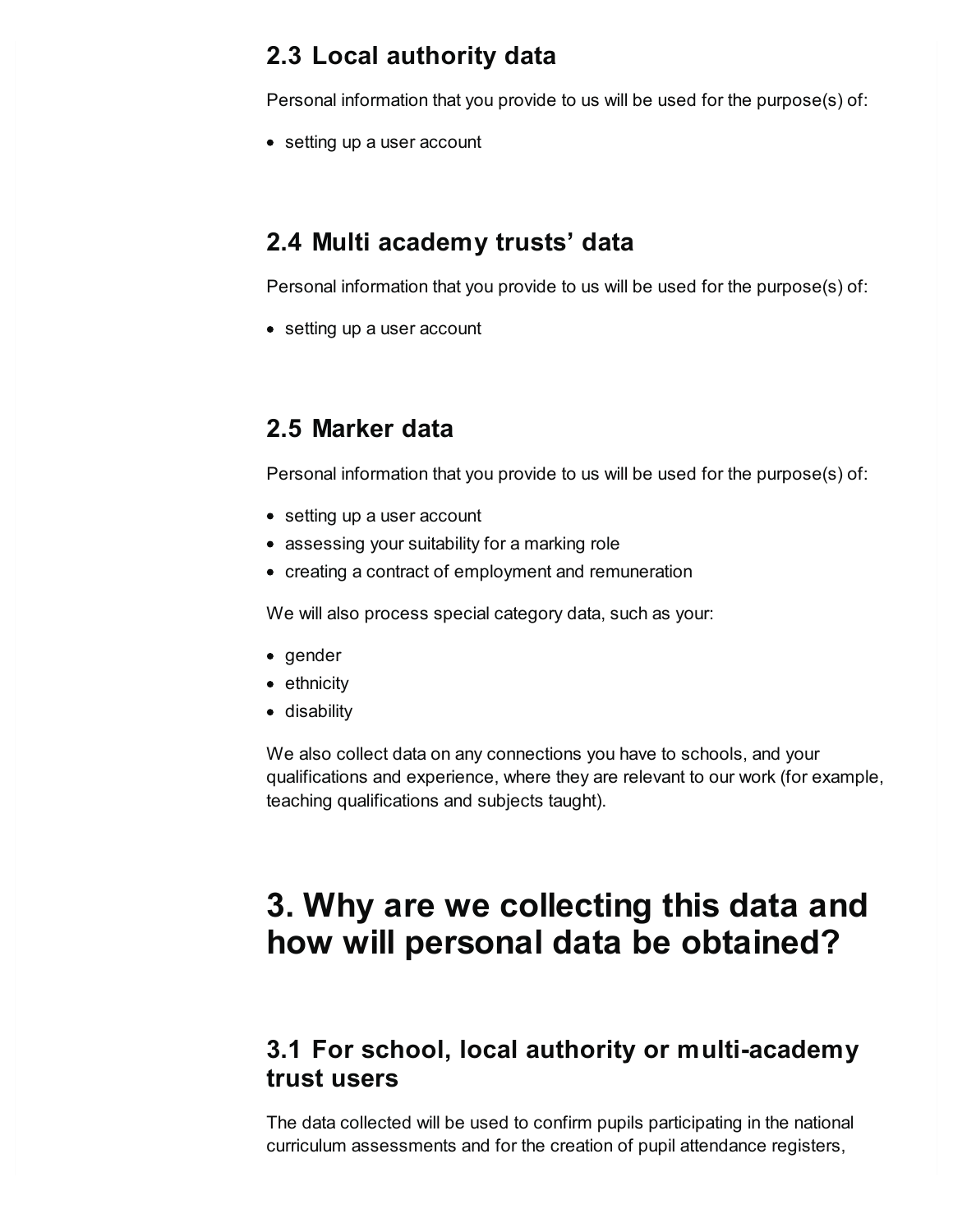ordering of modified test materials and also to process and confirm pupil access applications and arrangements.

Personal data is sourced from the pupil census data provided by schools biannually to DfE. It is collected and used as part of the national curriculum assessments pupil registration process to confirm:

- pupil identity
- total numbers of pupils being entered for the tests and teacher assessment
- test material requirements for individual schools
- pupil special access arrangements
- for key stage 2 only, pupil results

The collected and processed data is also used at an aggregate level, for operational purposes, in school performance tables, pupil attainment and progress measures for schools. No identifiable personal data is used for these purposes.

More information is available on [GOV.UK](https://www.gov.uk/government/collections/national-curriculum-assessments-key-stage-2-tests).

#### **3.2 For markers**

The data collected will be provided by you, either to the STA or to one of our contracted partners who have been instructed to support the delivery of tests. We collect this data from you in order to manage and facilitate your agreement to provide national curriculum assessments marking or trial/sampling coding services, either directly with STA or via any of its contracted partners. We retain this data to contact you about new marking and coder opportunities after your initial agreement has expired. For more specific information on how marker and coder data is processed, please see the STA's Marker and Coder [Privacy](https://draft-origin.publishing.service.gov.uk/government/publications/privacy-notice-sta-markers-and-coders) Notice

### <span id="page-3-0"></span>**4. Who will the personal data be shared with?**

We sometimes need to make personal data available to other organisations. These might include contracted partners who we have employed to process your personal data on our behalf and/or other organisations with whom we need to share your personal data for specific purposes.

Where we need to share your personal data with others, we ensure that this sharing complies with data protection legislation and is done securely.

We use live chat software on our website, provided by 'Click4Assistance', a 3rd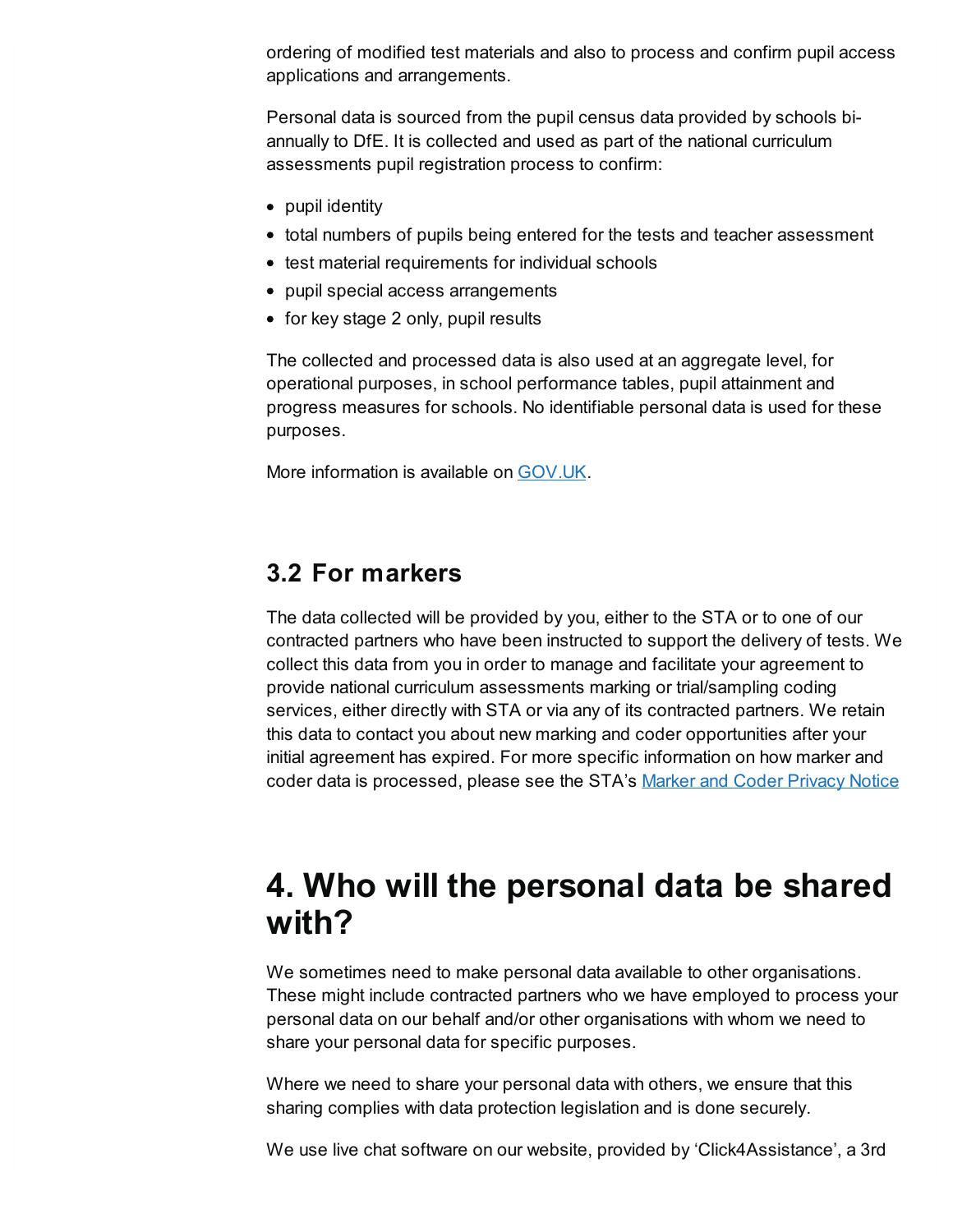party UK based Software Company. Information regarding how the data is processed and stored can be viewed here: [https://www.click4assistance.co.uk/click4assistance-web-chat-software-cookie](https://www.click4assistance.co.uk/click4assistance-web-chat-software-cookie-policy)policy

### <span id="page-4-0"></span>**5. How long we will keep the personal data?**

We will only keep the personal data for as long as we need it for the purpose(s) of this piece of work (up to 7 years) after which point it will be securely destroyed.

Data stored for markers and coders who are not contractually re-engaged to support the delivery of commercial agreements within a 2-year period will be removed from the marker and coder register and therefore not contacted about new opportunities.

However, for the 2022 test cycle only those markers that have not undertaken any services after a 3-year period will have their data cleansed from the Marker Database. The deviation from the retention policy is because assessments in 2020 and 2021 were cancelled because of the Covid-19 pandemic and thus no markers were recruited. We will continuously review our policies and if there were to be any further deviations our data subjects will be updated accordingly.

### <span id="page-4-1"></span>**6. Is personal data being transferred outside of the European Economic Area (EEA)?**

No information will be transferred or stored outside of the European Economic Area (EEA).

## <span id="page-4-2"></span>**7. What is the legal basis for collecting and processing the data?**

In order for our use of your personal data to be lawful, we need to meet one (or more) conditions in the data protection legislation.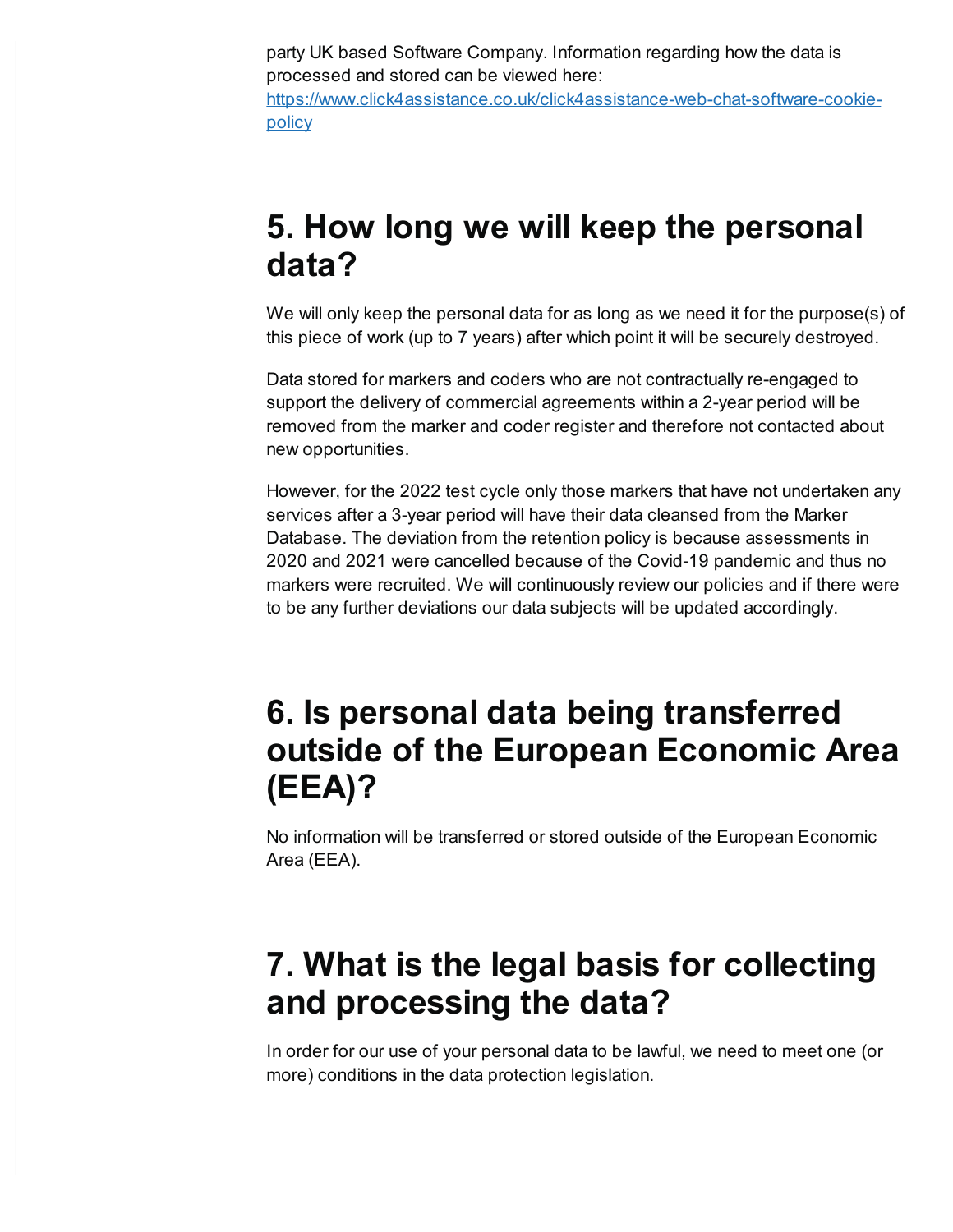#### **7.1 Schools, local authorities and multi-academy trusts**

For the purpose of this project, the relevant condition is Article 6(1)(e) UK GDPR, to perform a public task as part of our function as a department.

#### **7.2 Markers and coders**

The relevant condition for the processing of personal data in relation to the provision of marking and coding services is Article 6 (1) (f) of the General Data Protection Regulations (GDPR).

For the processing of special category data, the relevant condition is Article 9 (2) (g) of the GDPR. That means we will process your data to contact you and invite you to mark, review and/or code our materials, enabling us to meet our statutory requirement to develop and deliver national curriculum assessments.

## <span id="page-5-0"></span>**8. What are your data protection rights?**

- to ask us for access to information we hold about you
- to rectify any errors regarding your personal data, if it's inaccurate or incomplete
- to request the deletion or removal of your personal data where there is no compelling reason for its continued processing
- to restrict our processing of your personal data (for example, permitting its storage but no further processing)
- to object to direct marketing (including profiling) and processing for the purposes of scientific/historical research and statistics
- to be treated fairly and without bias, whereby no automated decisions will be made about you based on your personal data or special category data

### <span id="page-5-1"></span>**9. Who can I contact about the use of personal data?**

As an executive agency of the Department for Education (DfE), STA determines the purposes and means of processing personal data as part of the administration of the national curriculum assessments, checks, trials and sampling exercises. You can find more [information](https://www.gov.uk/government/organisations/department-for-education/about/personal-information-charter) about this in DfE's personal information charter.

If you have any questions about how we use your personal information, please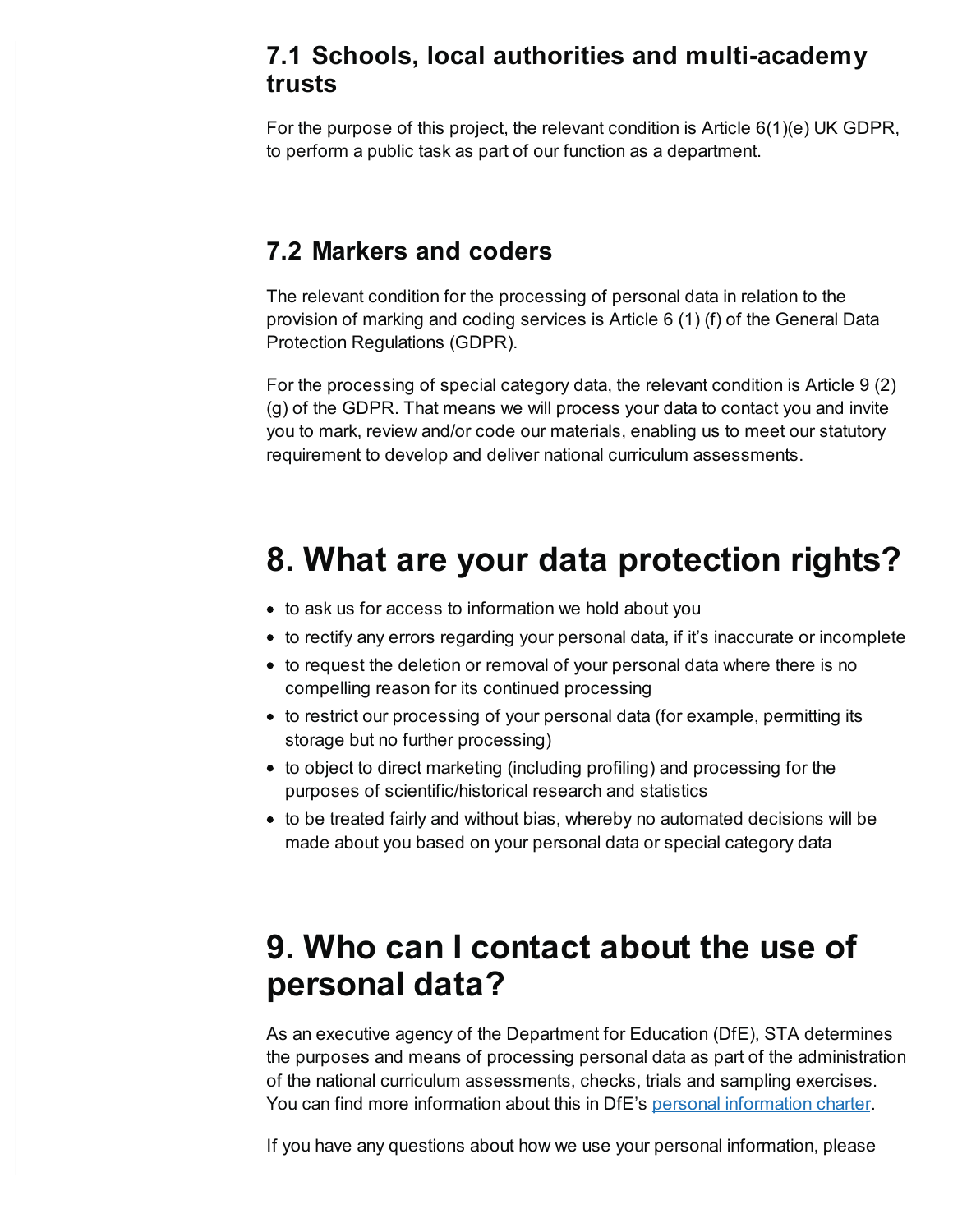contact DfE and quote 'Primary Assessment Gateway Privacy Notice' as a reference. If you want to get in touch with the Data Protection Officer (DPO), please contact **[DfE](https://www.gov.uk/contact-dfe)** and mark it 'for the attention of the DPO'.

You have the right to lodge a complaint about data protection issues with the Information [Commissioner's](https://ico.org.uk/make-a-complaint/) Office (ICO).

We may need to update this privacy notice periodically, so we recommend that you revisit this information from time to time. This version was last updated in October 2021.

| Is this page useful?<br><b>Yes</b><br><b>No</b> | Report a problem with this page         |
|-------------------------------------------------|-----------------------------------------|
| <b>Coronavirus (COVID-19)</b>                   | <b>Brexit</b>                           |
| Coronavirus (COVID-19): guidance and support    | Check what you need to do               |
| <b>Services and information</b>                 | <b>Departments and policy</b>           |
| <b>Benefits</b>                                 | How government works                    |
| Births, deaths, marriages and care              | Departments                             |
| <b>Business and self-employed</b>               | Worldwide                               |
| Childcare and parenting                         | Services                                |
| Citizenship and living in the UK                | Guidance and regulation                 |
| Crime, justice and the law                      | News and communications                 |
| Disabled people                                 | <b>Research and statistics</b>          |
| Driving and transport                           | Policy papers and consultations         |
| <b>Education and learning</b>                   | Transparency and freedom of information |
| <b>Employing people</b>                         | releases                                |
| Environment and countryside                     |                                         |

Housing and local [services](https://www.gov.uk/browse/housing-local-services)